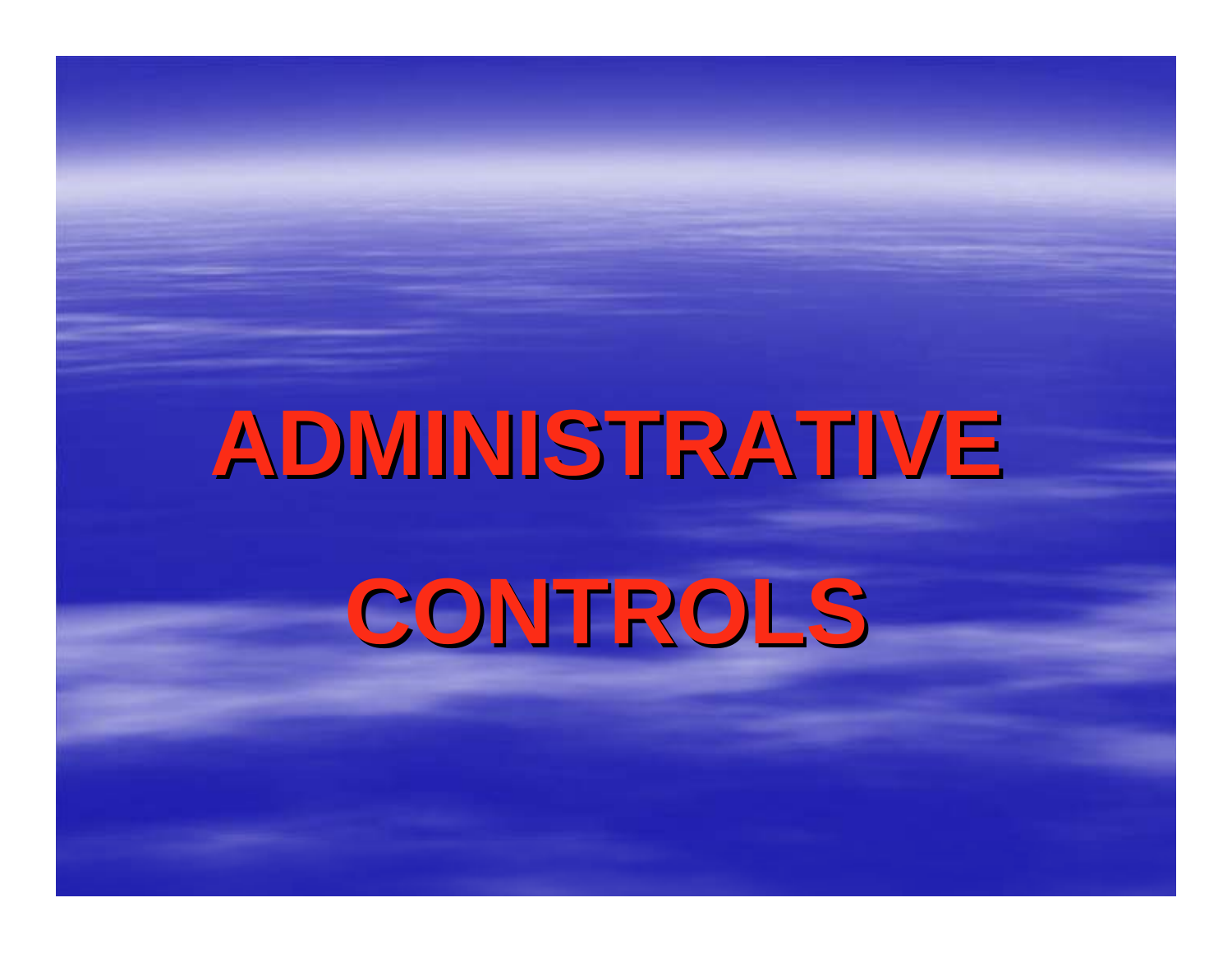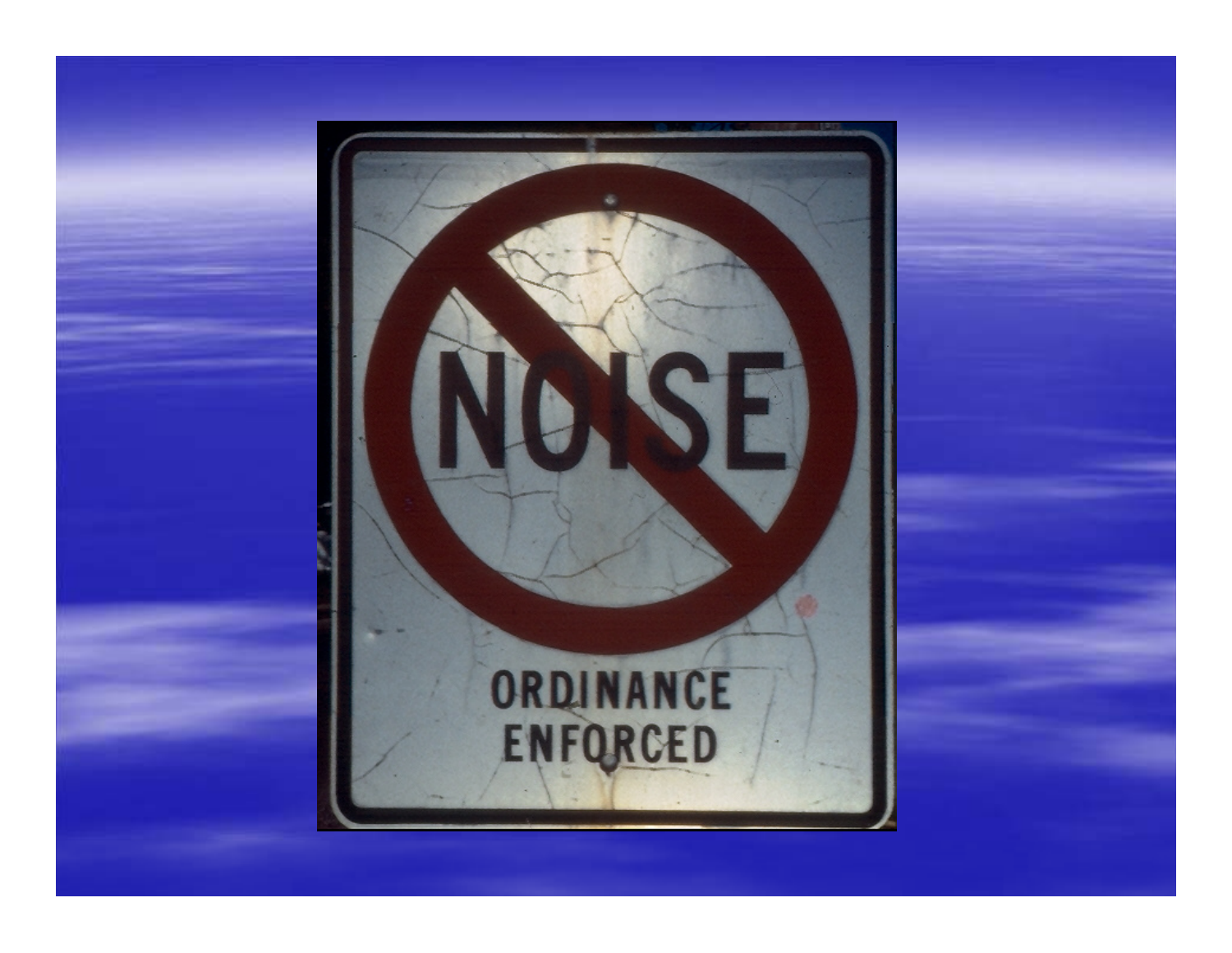Administrative controls are changes in the work schedule or operation that reduce a miner's noise exposure by limiting the amount of time that the miner is exposed to noise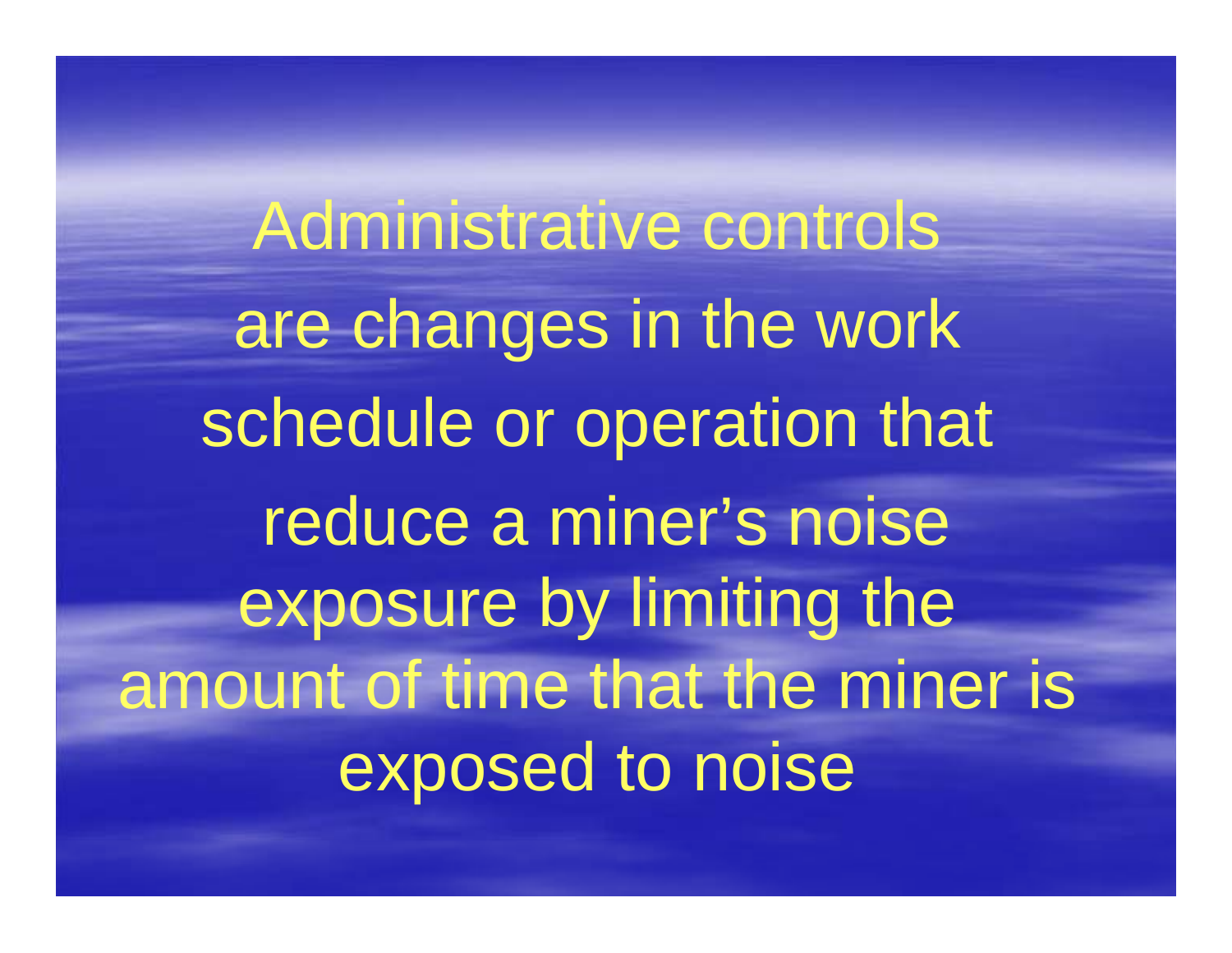The noise standard requires the use of all feasible engineering and administrative controls to reduce a miner's noise exposure to the permissible exposure level, or to as low a level as is possible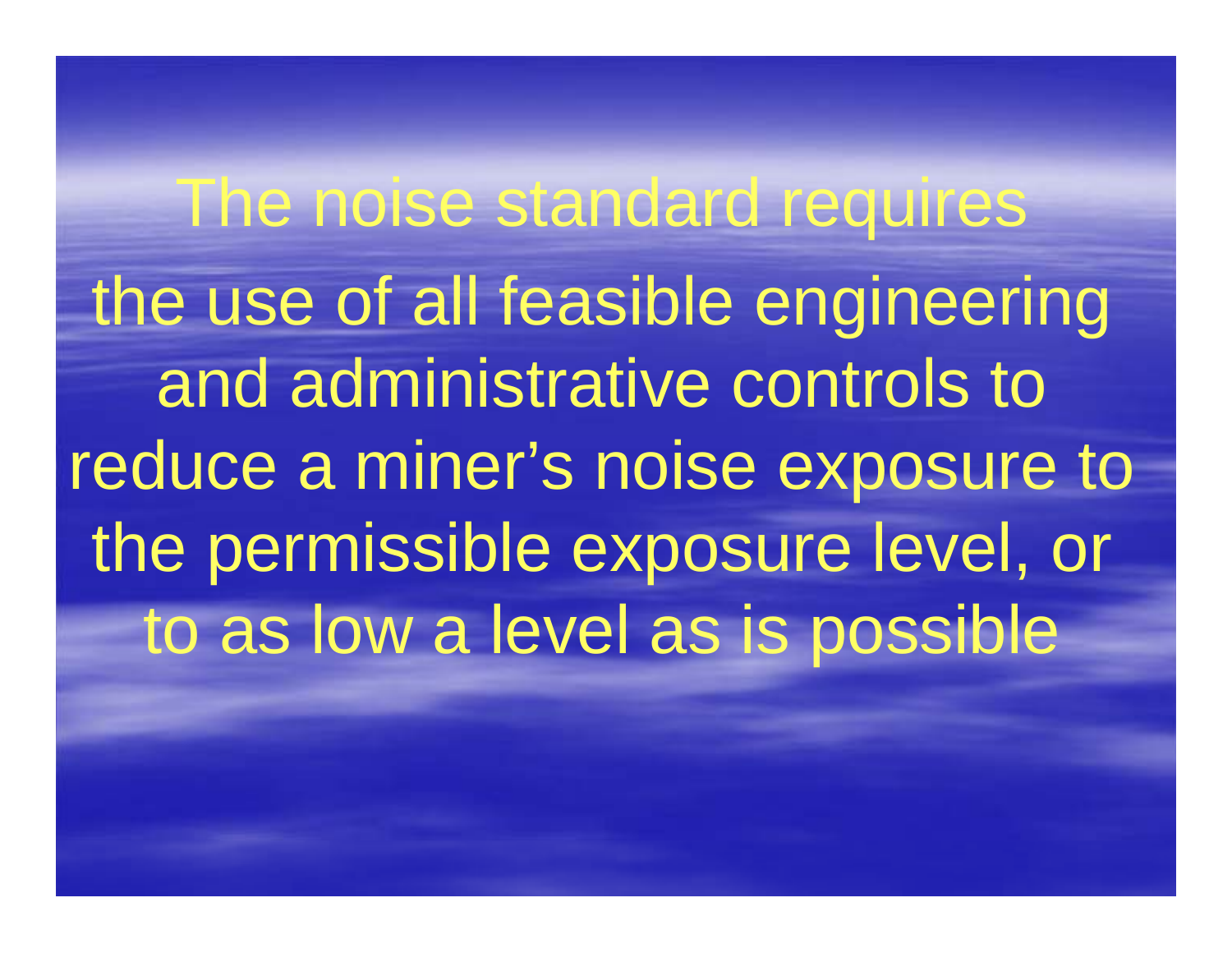# **These controls may be These controls may be used separately or in used separately or in combination combination**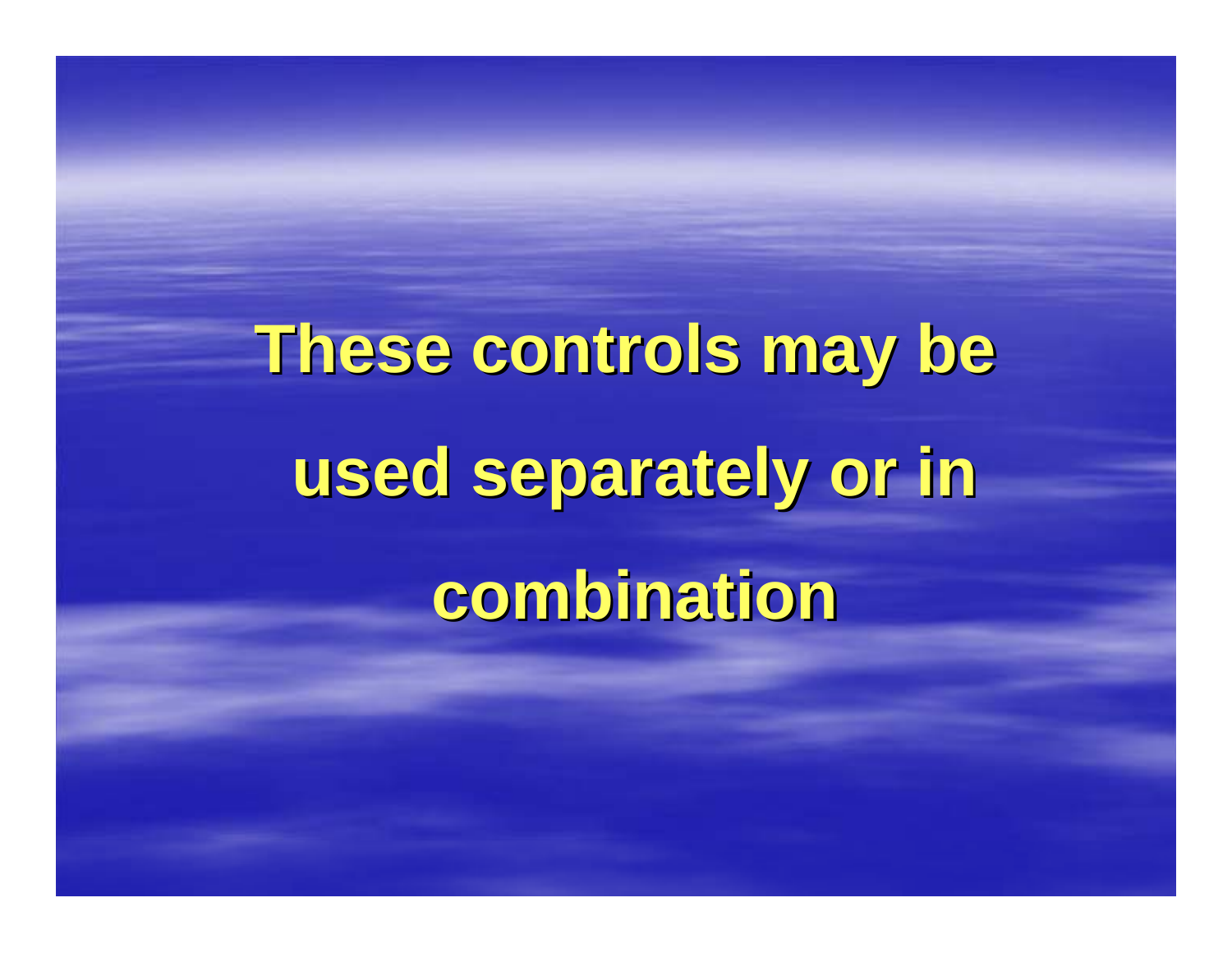**MSHA'S NOISE POLICY STATES THAT THE AGENCY'S POLICY ON LABOR / POLICY ON LABOR / MANAGEMENT AGREEMENTS** WILL NOT BE AFFECTED BY **THE NOISE STANDARD THE NOISE STANDARD**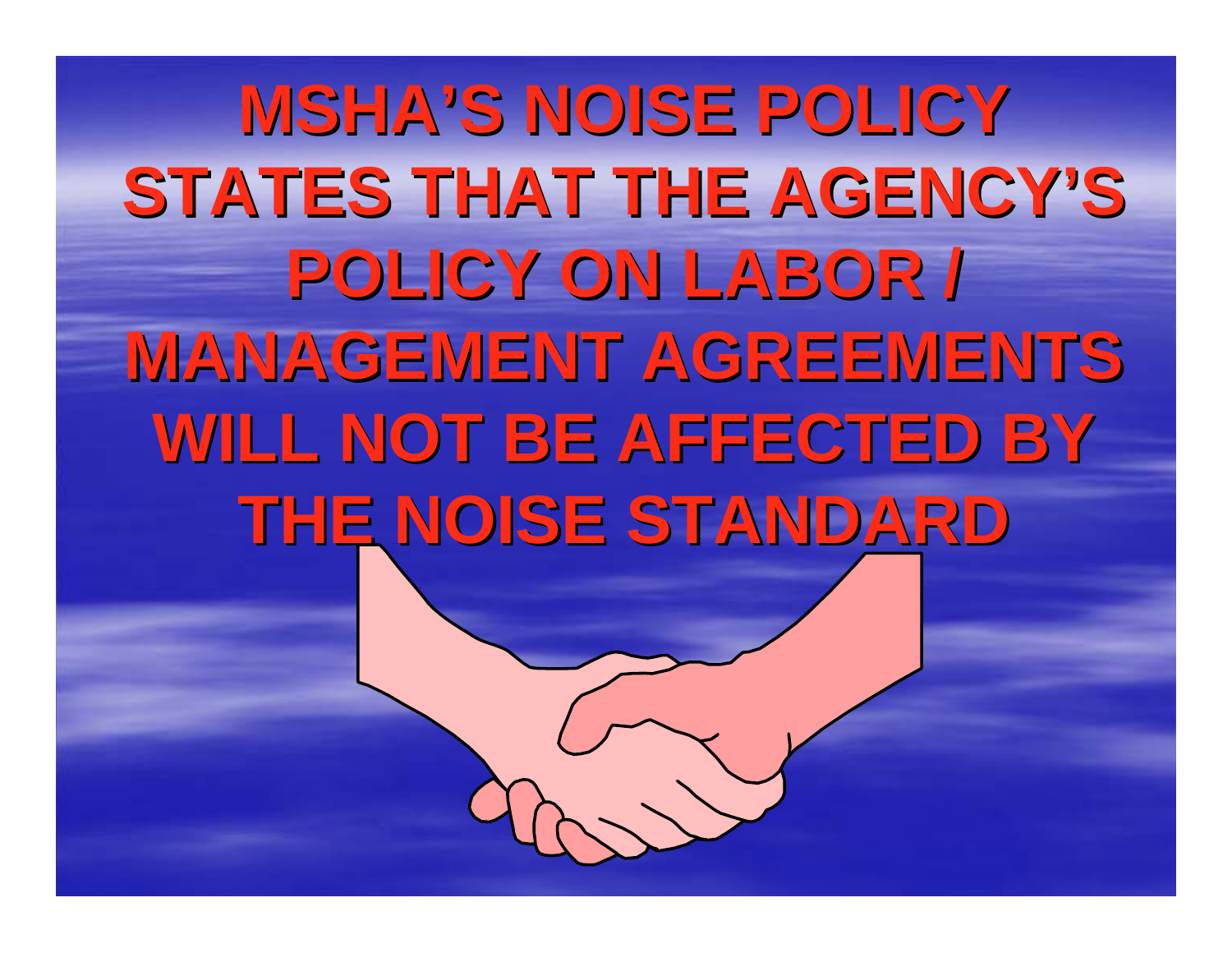**MSHA POLICY Will not require an operator Will not require an operator to hire additional miners to hire additional miners**in order to "exhaust" **all feasible all feasibleAdministrative Controls Administrative Controls**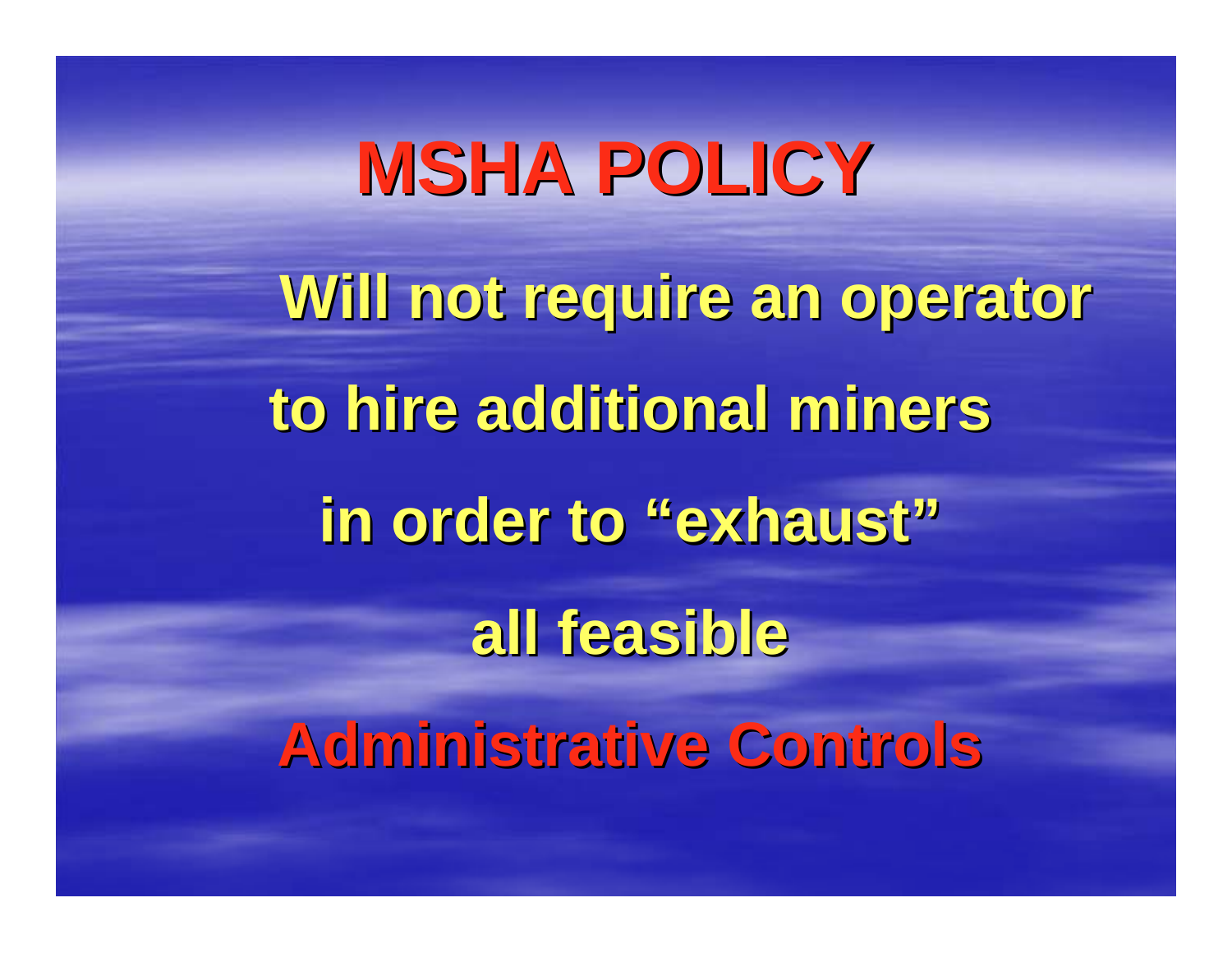**When setting up When setting up Administrative Controls Administrative Controls a time resolved noise dosimeter should be used along with a time motion study on the affected miner**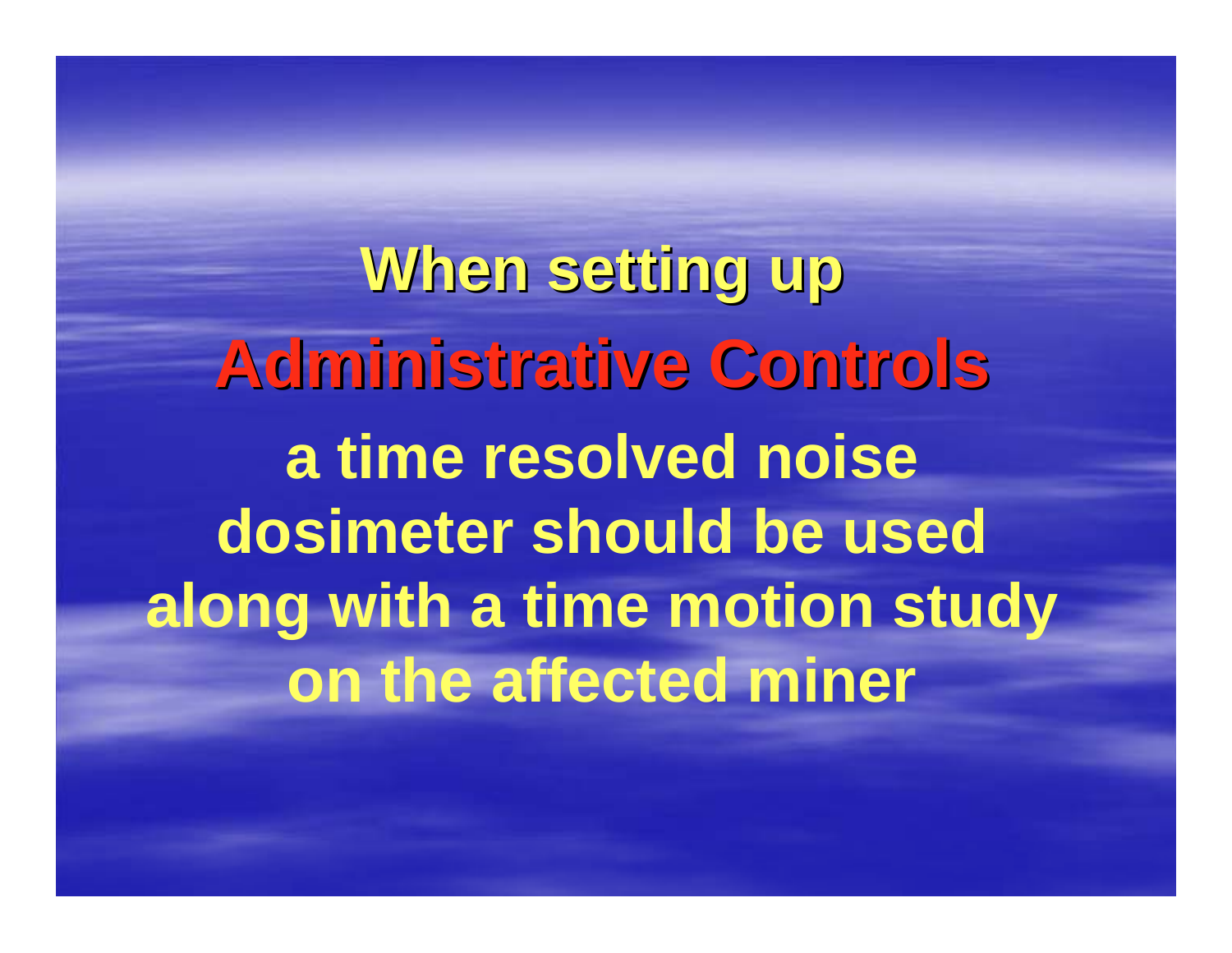# **Table of Permissible Noise Table of Permissible Noise Exposures Exposures**

| <b>Duration per day (hrs)</b> | Noise level (dBA) |
|-------------------------------|-------------------|
| 8                             | 90                |
| 4                             | 95                |
| $\overline{2}$                | 100               |
| 1                             | 105               |
| $\frac{1}{2}$                 | 110               |
| $\frac{1}{4}$                 | 115               |
|                               |                   |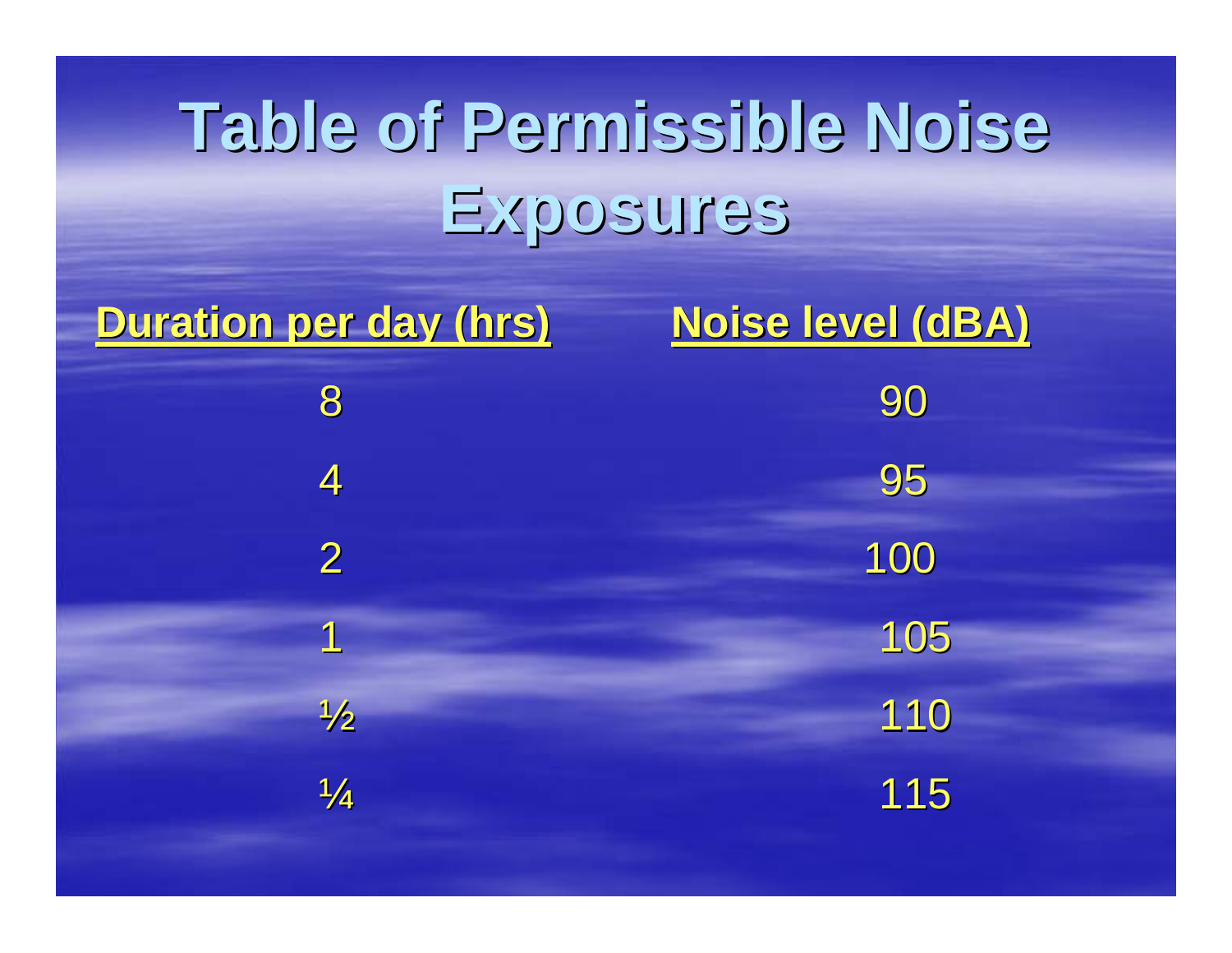**Ways to control Ways to control noise exposure noise exposure administratively without administratively without modifying the noise modifying the noise**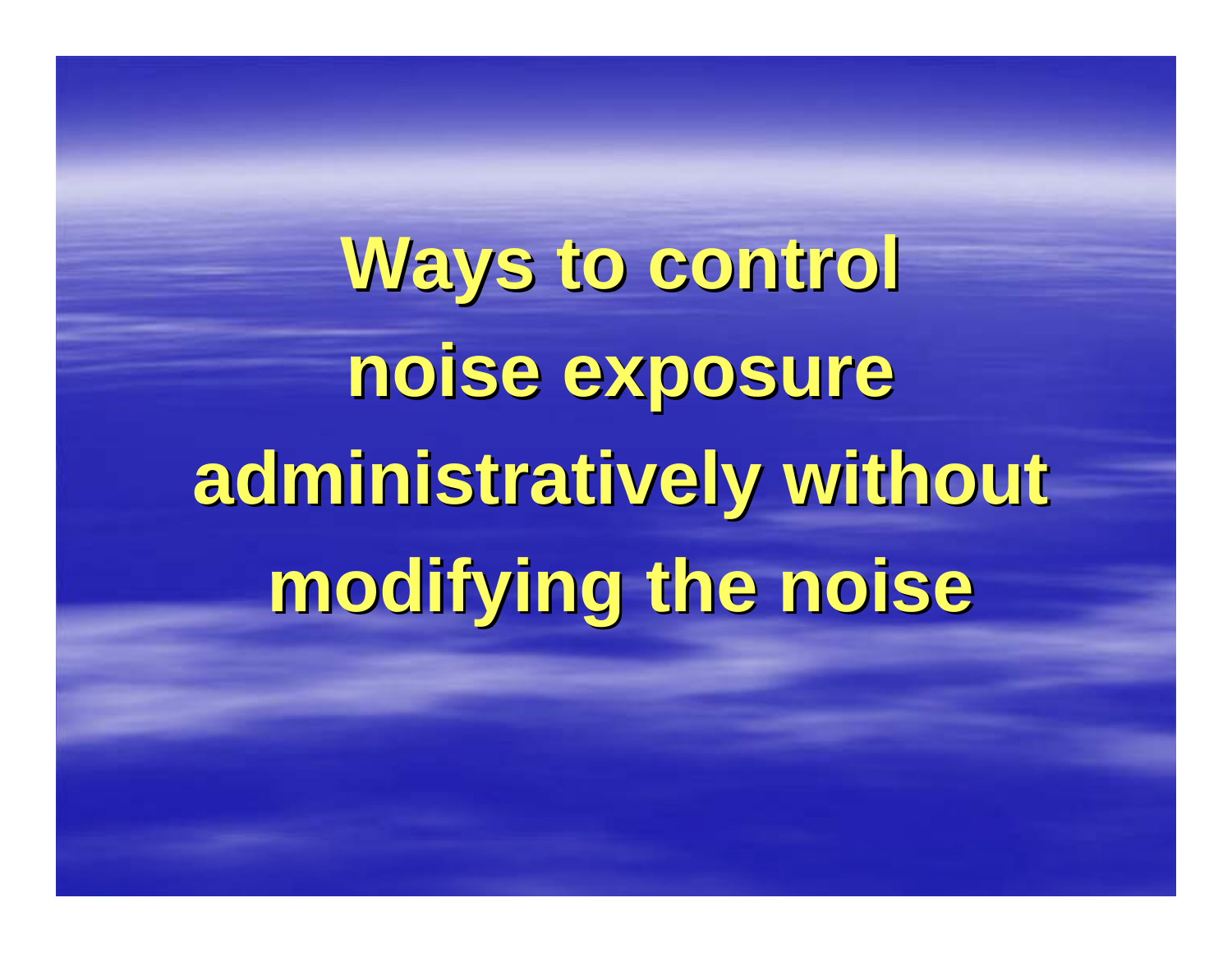#### **Changing Work Practices Changing Work Practices**

Switch / rotate miners from high to low -noise exposure jobs or occupations

Limit the duration of noisy tasks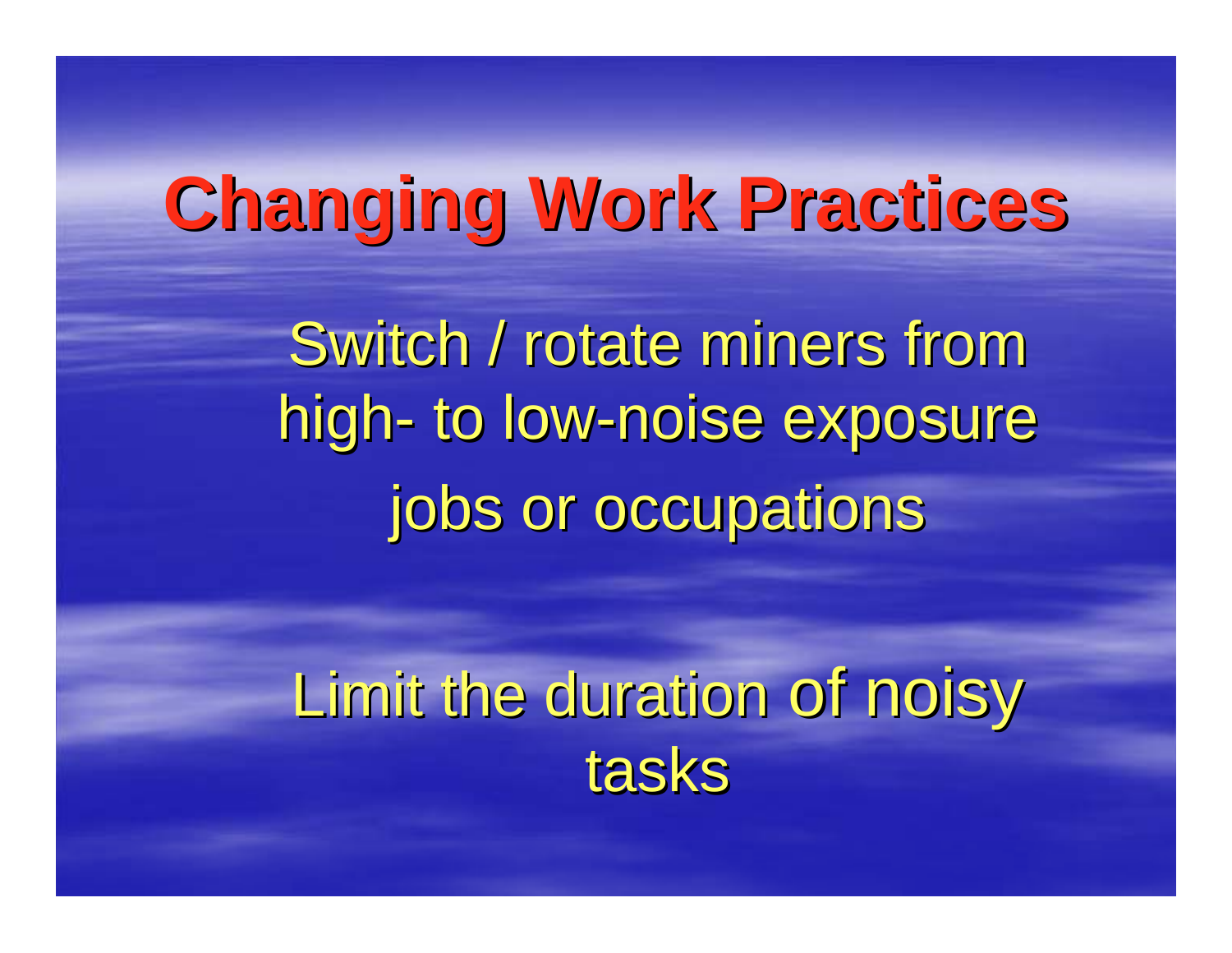# **Change Production Schedule Schedule**

Schedule machine operating times so as to reduce the number of miners exposed to noise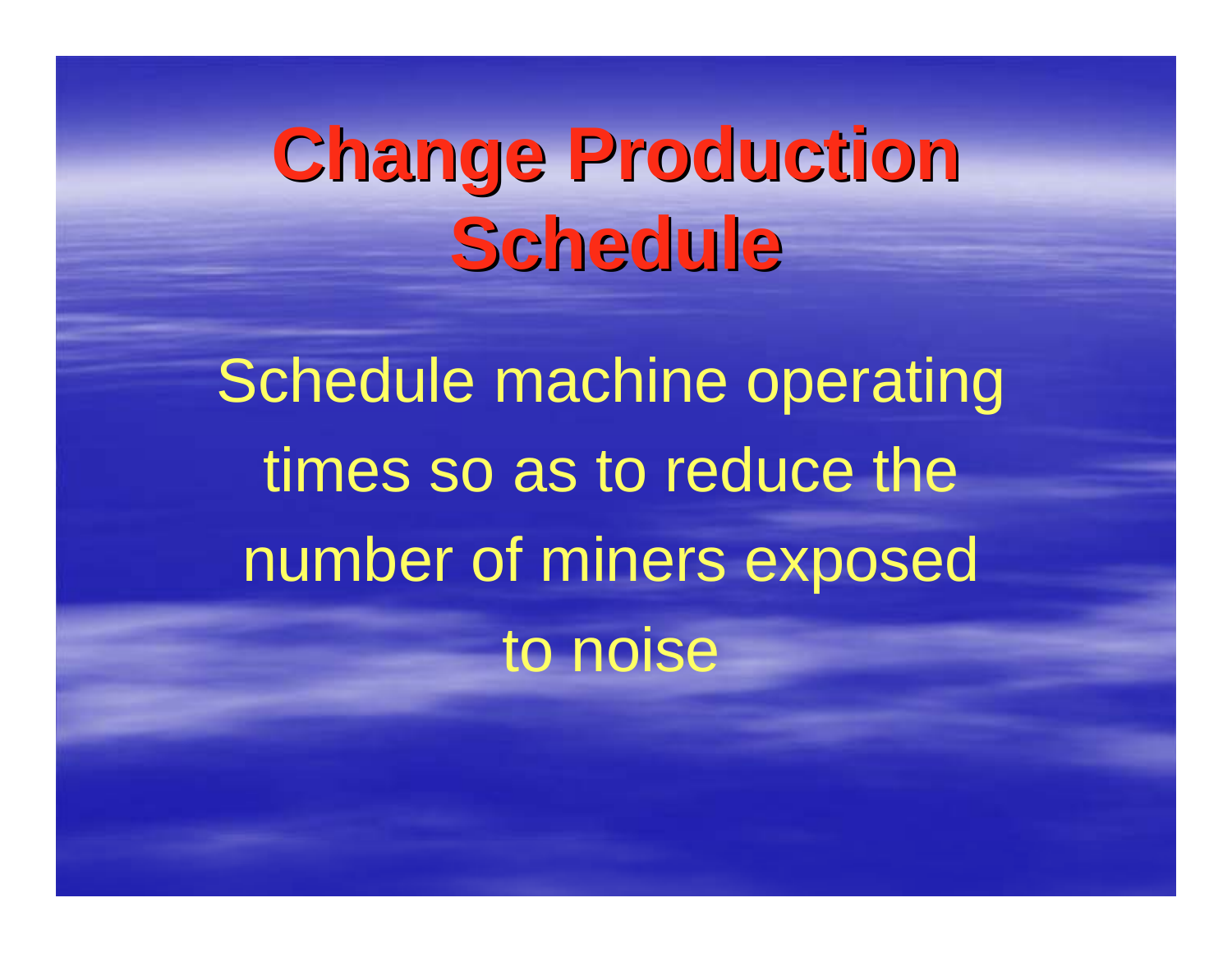### **Administrative Controls Administrative Controls can include: can include:**

**- Restricting access to high-noise areas - Using remote sensing and monitoring - Designating low-noise walkways - Prohibiting congregation in high-noise areas Scheduling work tasks during down periods - Taking breaks in quiet areas**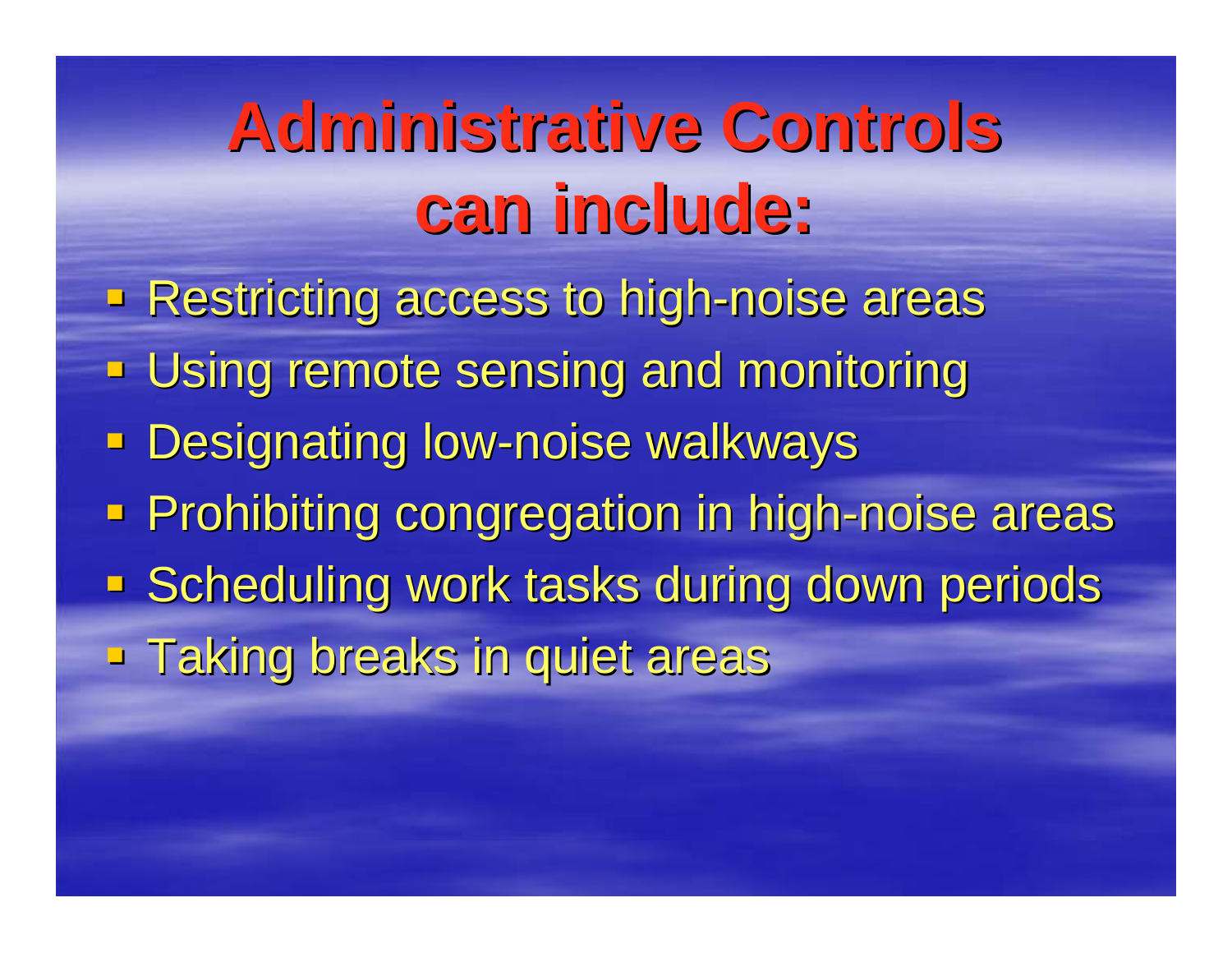**The application of Administrative Controls Administrative Controls should not result in the exposure of another miner to excessive noise**